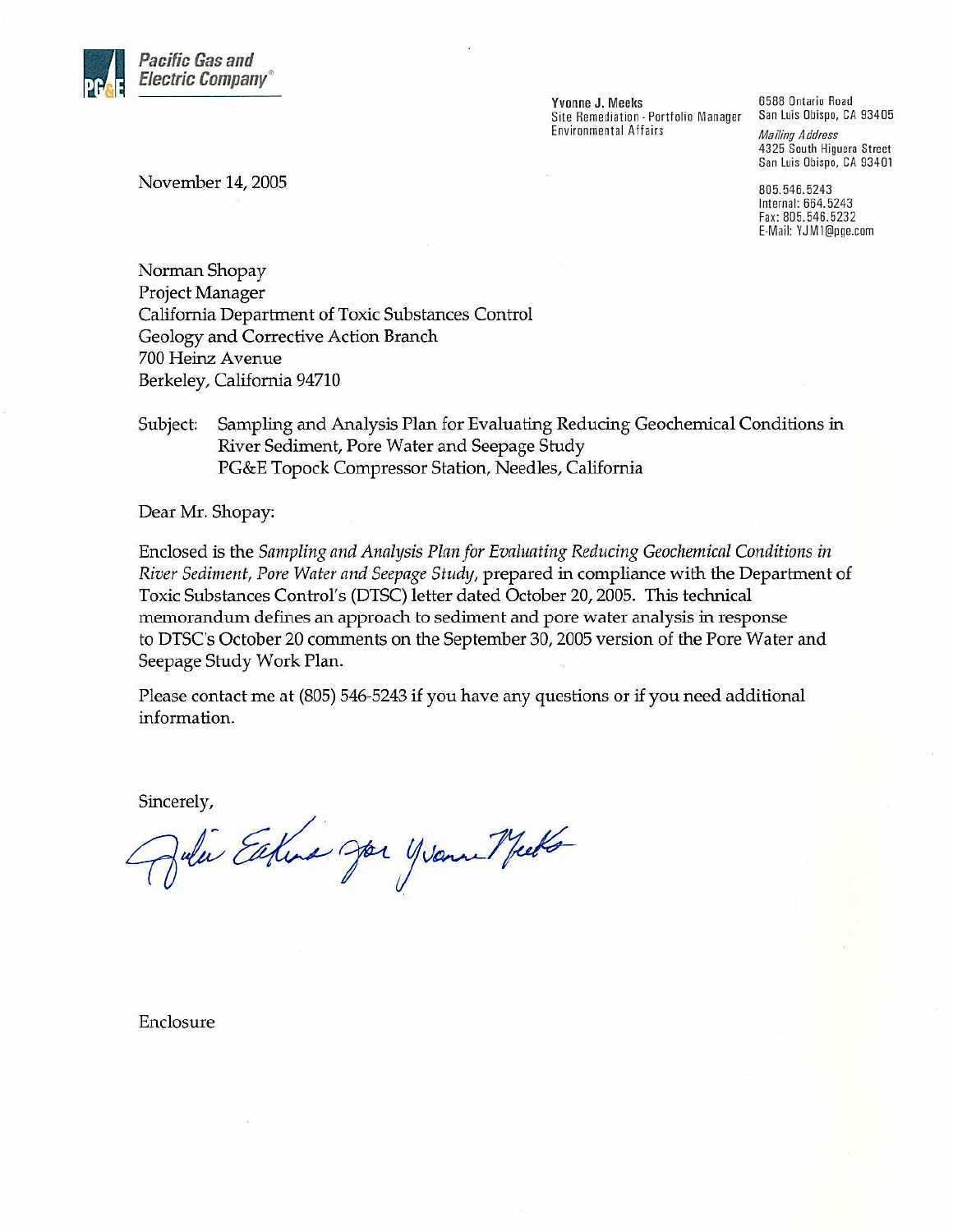# **Sampling and Analysis Plan for Evaluating Reducing Geochemical Conditions in River Sediment, Pore Water and Seepage Study**

Pacific Gas & Electric Topock Compressor Station, Needles, CA

November 14, 2005

#### Background

This technical memorandum refines the sampling and analysis plan for river sediment and pore water sampling on the Colorado River near Needles, California. Work approaches and details for other aspects of the study were covered in the *Revised Pore Water and Seepage Work Plan*, which was submitted to DTSC on October 31, 2005.

Figure 1 presents a map of the proposed sediment sampling locations. At DTSC's request, ten locations were selected to provide a broad aerial coverage of the study area. One location was selected in each of ten of the pore water sampling transects.

Sixteen pore water sampling transects, each with 4 sampling locations, are proposed in the revised work plan, for a total of 64 pore water sampling locations. Figure 2 is a map of the proposed pore water sampling transects.

#### **Objectives**

The primary objectives of this study, as outlined in the August 9 DTSC memorandum, are to:

- 1. Assess chromium concentrations in pore water at multiple locations within the zone that has been historically downgradient of the chromium plume observed in the floodplain, during the next seasonal low river stand.
- 2. Assess chromium concentrations in pore water at multiple locations that are historically upgradient of Bat Cave Wash, during the next seasonal low river stand.
- 3. Assess whether geochemical conditions in shallow sediments below the Colorado River favor chromium reduction.

The objective of river bottom sediment sampling is to assess the geochemical conditions under the Colorado River, primarily to determine whether aerobic or anaerobic conditions are present in the shallow river sediments.

#### **Sediment Analyses and Rationale**

The proposed sediment analyses include particle size distribution, hydrometer (clay and silt) analyses, total organic carbon, and acid volatile sulfides. Table 1 presents the analytical methods, preservation, holding times, required sample volumes, and rationale for the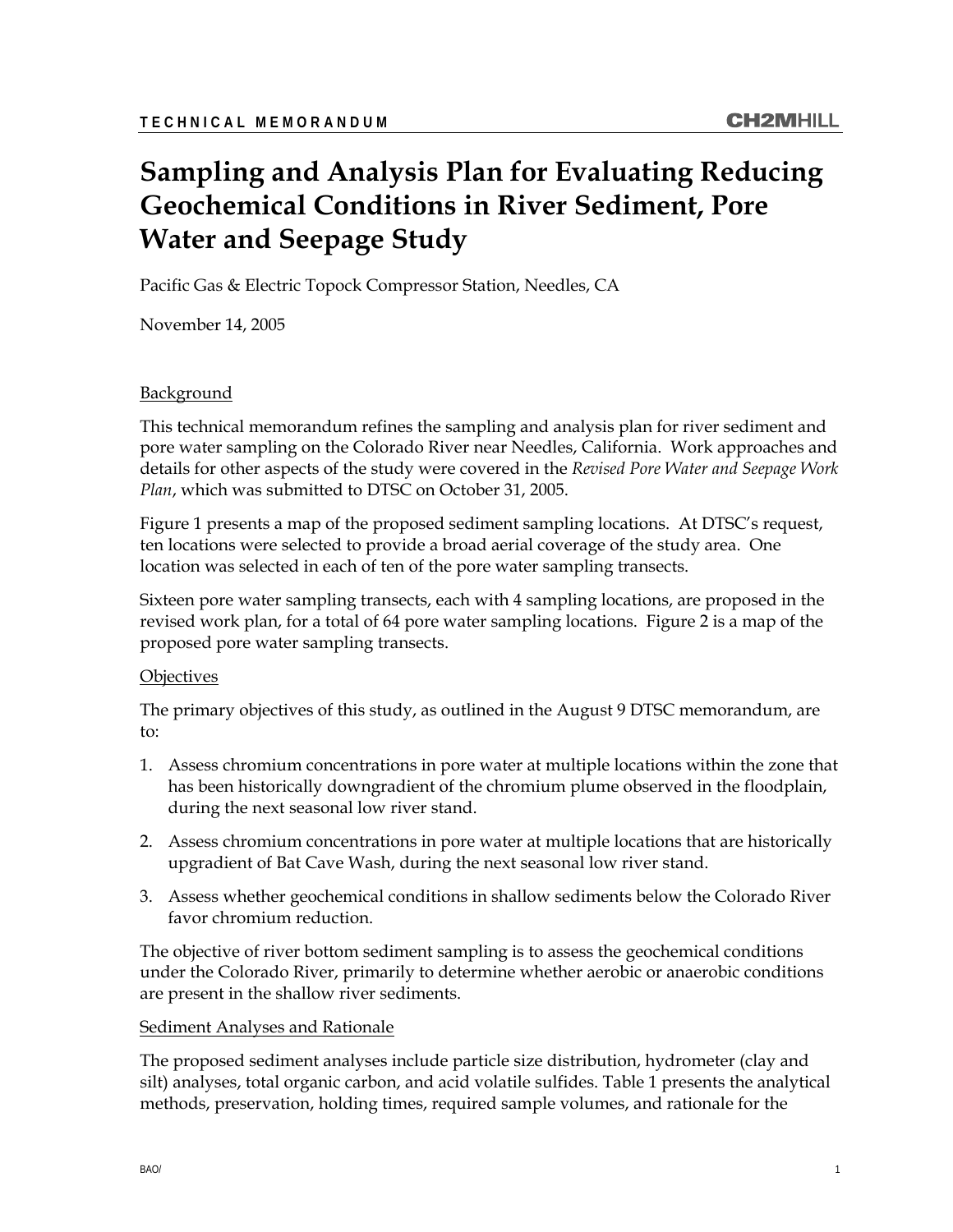sediment analyses. All analyses will likely be performed by Columbia Analytical Services Inc., a California-certified laboratory in Redding, CA.

#### Pore Water Analyses and Rationale

All 64 pore water samples will be analyzed for hexavalent chromium [Cr(VI)], total chromium  $[Cr(T)]$ , specific conductance, and pH. Samples collected for  $Cr(VI)$  and  $Cr(T)$ analysis will be field filtered with a 0.45-micron inline filter and preserved. Sample analyses for Cr(VI), Cr(T), specific conductance and pH will likely be performed by Truesdail Laboratories, Inc., a California-certified analytical laboratory in Tustin, California.

Ten out of the 64 pore water samples will undergo a more comprehensive suite of analyses to further characterize the redox conditions under the river. These 10 samples will approximately coincide with the locations of the sediment samples. The additional analyses in the comprehensive suite include: dissolved organic carbon, dissolved ammonia-nitrogen, dissolved phosphorus, sulfide, dissolved iron, dissolved manganese, dissolved oxygen, cations, anions, and bicarbonate. These analyses will likely be performed by Emax Laboratories. Table 2 presents analytical methods, preservation, holding times, required sample volumes, and rationale for the pore water samples.

### Schedule

The river sediment sampling is an independent activity that will be performed either concurrently with the Phase 1 or pore water sampling mobilizations, or as a separate mobilization – whichever is most efficient. The timing for conducting the river sediment sampling does not need to be as tightly coordinated with seasonal or diurnal river stage conditions as does the pore water sampling. The geochemical conditions of the sediments are not as likely to change as quickly as the conditions of the pore water. The scheduling of the river sediment sampling will be determined after permits and approvals are obtained, and the implementation schedules for the Phase 1 and Pore Water Sampling have been confirmed.

Pore water sampling is planned as a one-time event which will follow analysis of the Phase 1 temperature data. The duration of the event will be determined based on the results of the pilot study. To minimize the effects of surface water recharge on pore water characteristics, pore water sampling should coincide with seasonally low river levels, which typically occur in the months of November to January.

#### **Reporting**

Preliminary results from the sediment sampling investigation will be submitted to DTSC approximately 30 days following the conclusion of data collection. As specified in the DTSC June 30 memorandum, pore water sampling results will be submitted in a tabular format within 7 days of data validation completion.

A PWSS report with interpretation of findings will be submitted to DTSC 45 days after validation of the pore water sampling data. The report will summarize the findings of the pilot study, the sediment sampling investigation, and the pore water sampling study. Results will be presented in tabular and graphical formats. Distribution and trends of pore water and sediment sampling results will be discussed.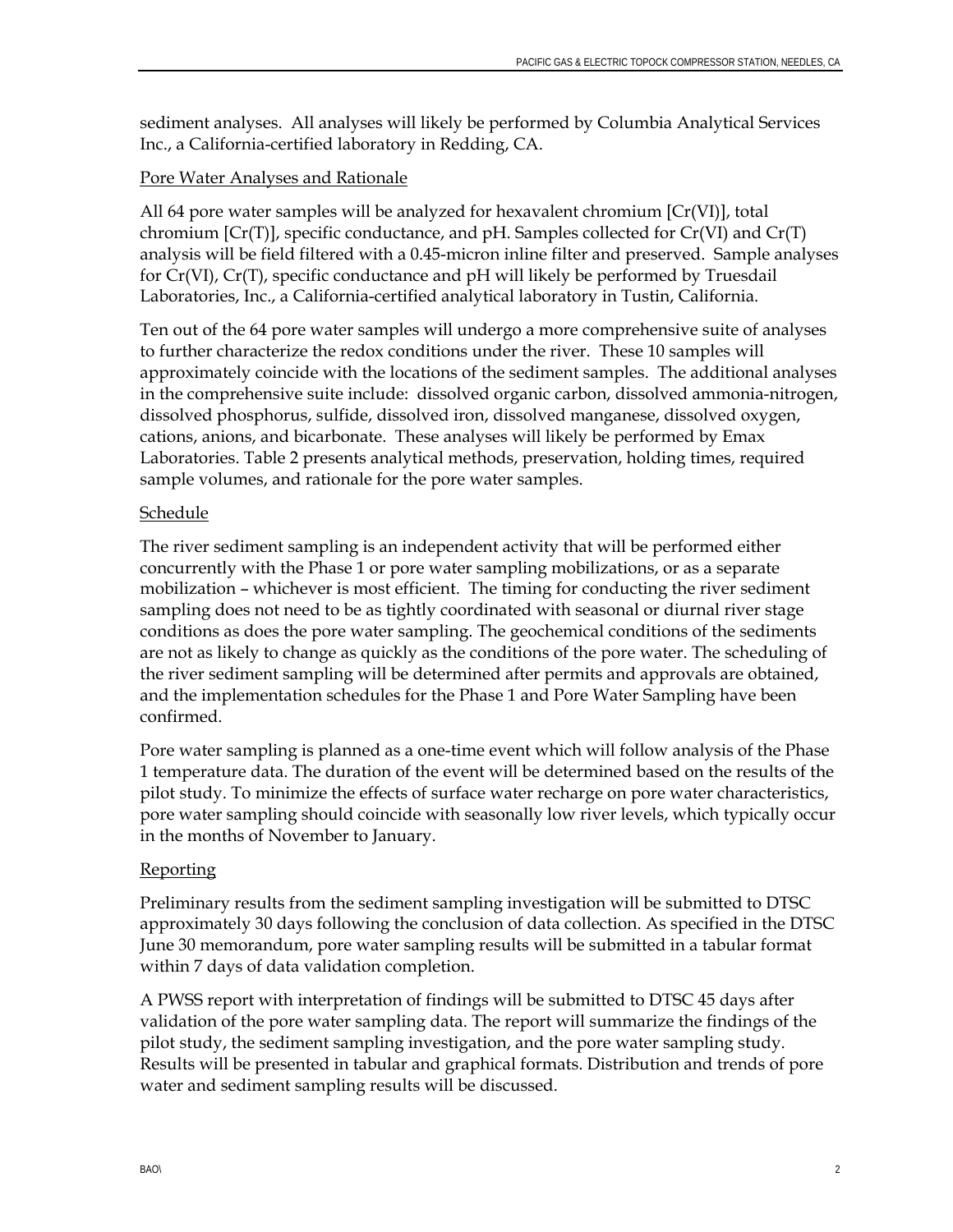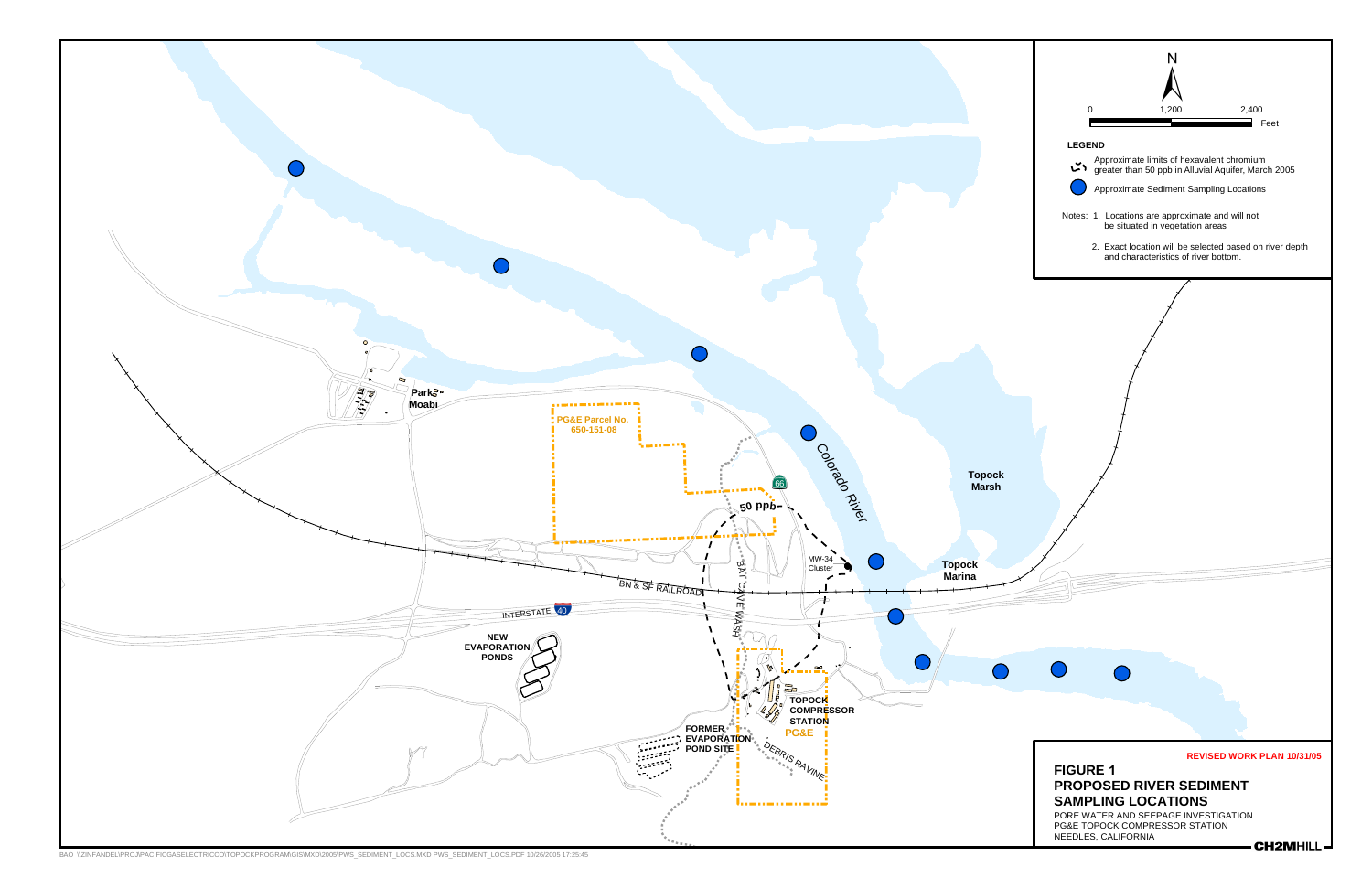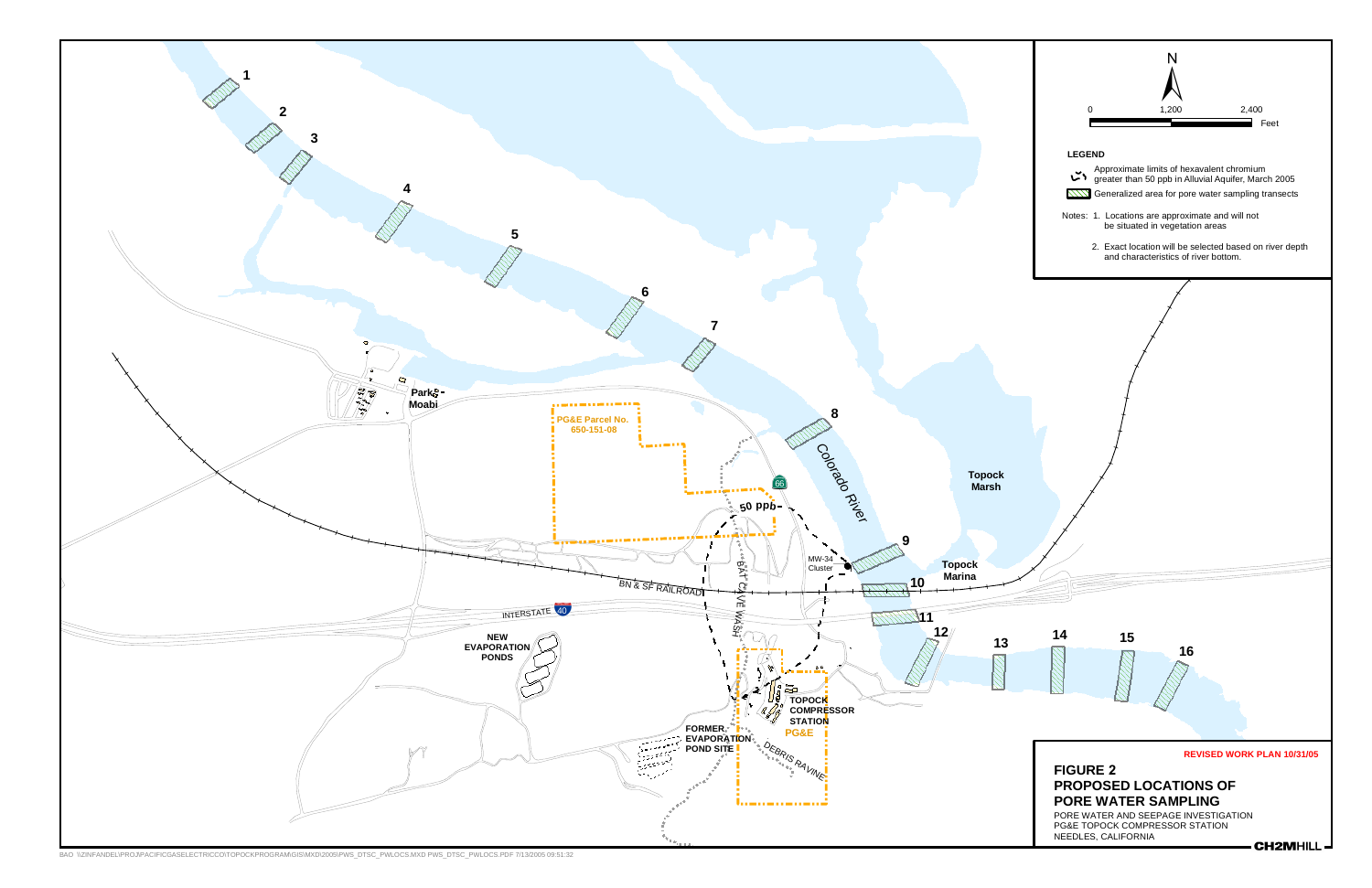#### **Table 1**

Pore Water and Seepage Study Proposed Analyses for River Sediment Samples PG&E Topock Compressor Station, Needles, California

|                               |                            |                           |          | <b>Required</b> |                                                                                  |                                                                                                   |
|-------------------------------|----------------------------|---------------------------|----------|-----------------|----------------------------------------------------------------------------------|---------------------------------------------------------------------------------------------------|
|                               | Analytical                 |                           | Holdino  | Sample          |                                                                                  |                                                                                                   |
| Parameter                     | Method                     | <b>Preservation Times</b> |          | <b>Volumes</b>  | <b>Descriptions/Remarks</b>                                                      | Rationale                                                                                         |
| Particle Size Distribution    | ASTM E422                  | None                      | None     | 500q            | Defines grain size distribution of coarse sediments                              | Can infer whether surface area effects might be influencing "apparent" adsorption of constituents |
| <b>Hydrometer Analyses</b>    | ASTM E422                  | None                      | None     |                 | see above $\vert$ Defines clay and silt amounts (for samples with $>$ 50% fines) | Can infer whether surface area effects might be influencing "apparent" adsorption of constituents |
| Total Organic Carbon          | Walkley(1947) $4 \pm 2$ °C |                           | 28 days  | 150q            | Walkley-Black Method                                                             | Might provide carbon source for biochemical reduction of Cr(VI) unless biorefractory              |
| <b>Acid Volatile Sulfides</b> | <b>AVS</b>                 | $4 \pm 2$ <sup>o</sup> C  | l14 davs | 50 <sub>a</sub> | EPA 821/R-91-100                                                                 | Indicates reducing (anaerobic) conditions                                                         |

Notes:

Constituents in pore water can mask sediment-associated parameters - need to use caution in interpreting test results and/or employ special measures to account for pore water contribution of test parameters.